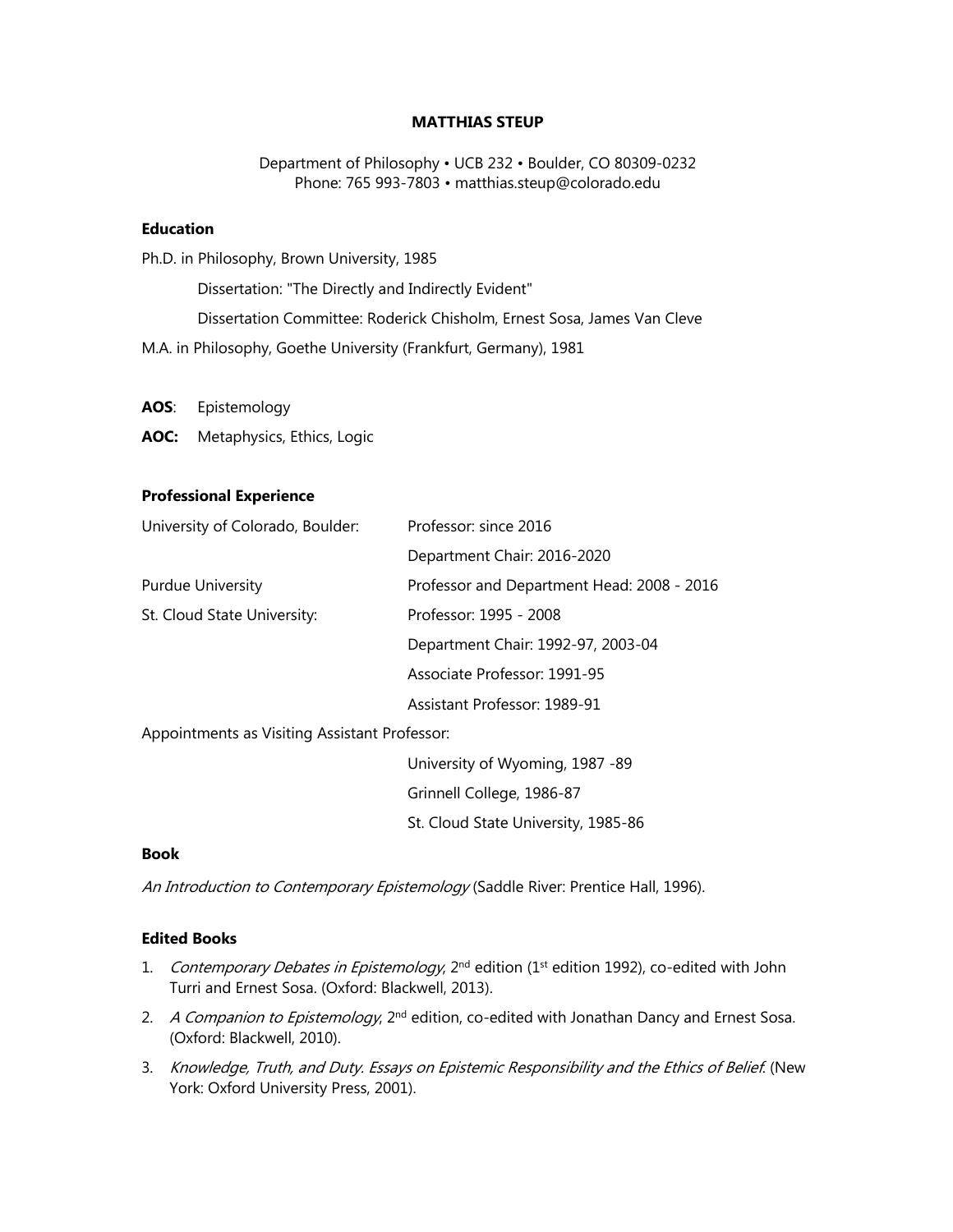# **Articles**

- 1. "Epistemic Duty, Justified Belief, and Voluntary Control." In Kevin McCain and Scott Stapleford (eds), Epistemic Duties: New Arguments, New Angles, Routledge 2021: 7-28.
- 2. "Easy Knowledge, Circularity, and the Puzzle of Reliability Knowledge," *Episteme* 16 (2019): 453-73.
- 3. "Benign Infinity." In Brandon Fitelson, Rodrigo Borges, and Cherie Braden (eds.), Themes from Klein. Synthese Library Vol. 404, Springer 2019: 235-57.
- 4. "Doxastic Voluntarism and Up-To-Me-Ness". *The International Journal of Philosophical Studies* 26 (2018): 611-18.
- 5. "Is Evidential Fit Grounded in Explanatory Relations?" In Kevin McCain (ed.), Believing in Accordance with the Evidence - New Essays on Evidentialism, Synthese Library Vol. 398, Springer 2018: 359-373.
- 6. "Skepticism and the Internalism-Externalism Debate," in Diego E. Machuca and Baron Reed (eds.), Skepticism: From Antiquity to Present, Bloomsbury 2018: 592-608.
- 7. "Destructive Defeat and Justificational Force: The Dialectic of Dogmatism, Conservatism, and Meta-Evidentialism," Synthese 197 (2018): 2907-2933.
- 8. "Critical Study: Scepticism and Perceptual Justification (Dylan Dodd and Elia Zardini, eds., Oxford University Press 2014), Analysis 77 (2017): 211–24.
- 9. "Believing Intentionally," Synthese 194 (2017): 2673-2694.
- 10. "Foundational Justification, Meta-Justification, and Fumertonian Acquaintance." In Michael Bergmann and Brett Copenger (eds.), Intellectual Assurance. Essays on Traditional Epistemic Internalism. New York: Oxford University Press, 2016.
- 11. "Is Epistemic Circularity Bad?" Res Philosophica 90 (2013): 215-235.
- 12. "Does Phenomenal Conservatism Solve Internalism's Dilemma?" In Chris Tucker (ed.), Seemings and Justification: New Essays on Dogmatism and Phenomenal Conservatism: 135- 153. New York: Oxford University Press, 2013.
- 13. "Belief Control and Intentionality," Synthese 188 (2012): 145-163.
- 14. "Justification, Deontology, and Voluntary Control," in Stefan Tolksdorf, ed., Conceptions of Knowledge: 461-485 (Berlin: De Gruyter, 2012).
- 15. "Belief, Voluntariness, and Intentionality," Dialectica 65 (2011): 537-599.
- 16. "Evidentialist Anti-Skepticism," in Trent Dougherty (ed.), Evidentialism and Its Discontents. 105-122. New York: Oxford University Press, 2011.
- 17. "Empiricism, Metaphysics, and Voluntarism," Synthese 178 (2011): 19-26. (Special issue on the work of Bas Van Fraassen, edited by Otávio Bueno and Darrell Rowbottom).
- 18. "Are Mental States Luminous?" In William Greenough and Duncan Pritchard (eds.), Williamson on Knowledge: 217-236. New York: Oxford University Press, 2009).
- 19. "Doxastic Freedom," Synthese 161 (2008): 375-392. (Special Issue on Epistemic Deontology, edited by Nicholaj Nottelman.)
- 20. "Epistemology in the 20<sup>th</sup> Century." In Dermot Moran (ed.), *Routledge Companion to 20<sup>th</sup>* Century Philosophy: 469-523. Oxford: Routledge, 2008.
- 21. "Reliabilism," *Encyclopedia of Philosophy*, 2<sup>nd</sup> Edition, edited by Donald M. Borchert (New York: Macmillan, 2005).
- 22. "Ernest Sosa," *Encyclopedia of Philosophy*, 2<sup>nd</sup> Edition, edited by Donald M. Borchert (New York: Macmillan, 2005).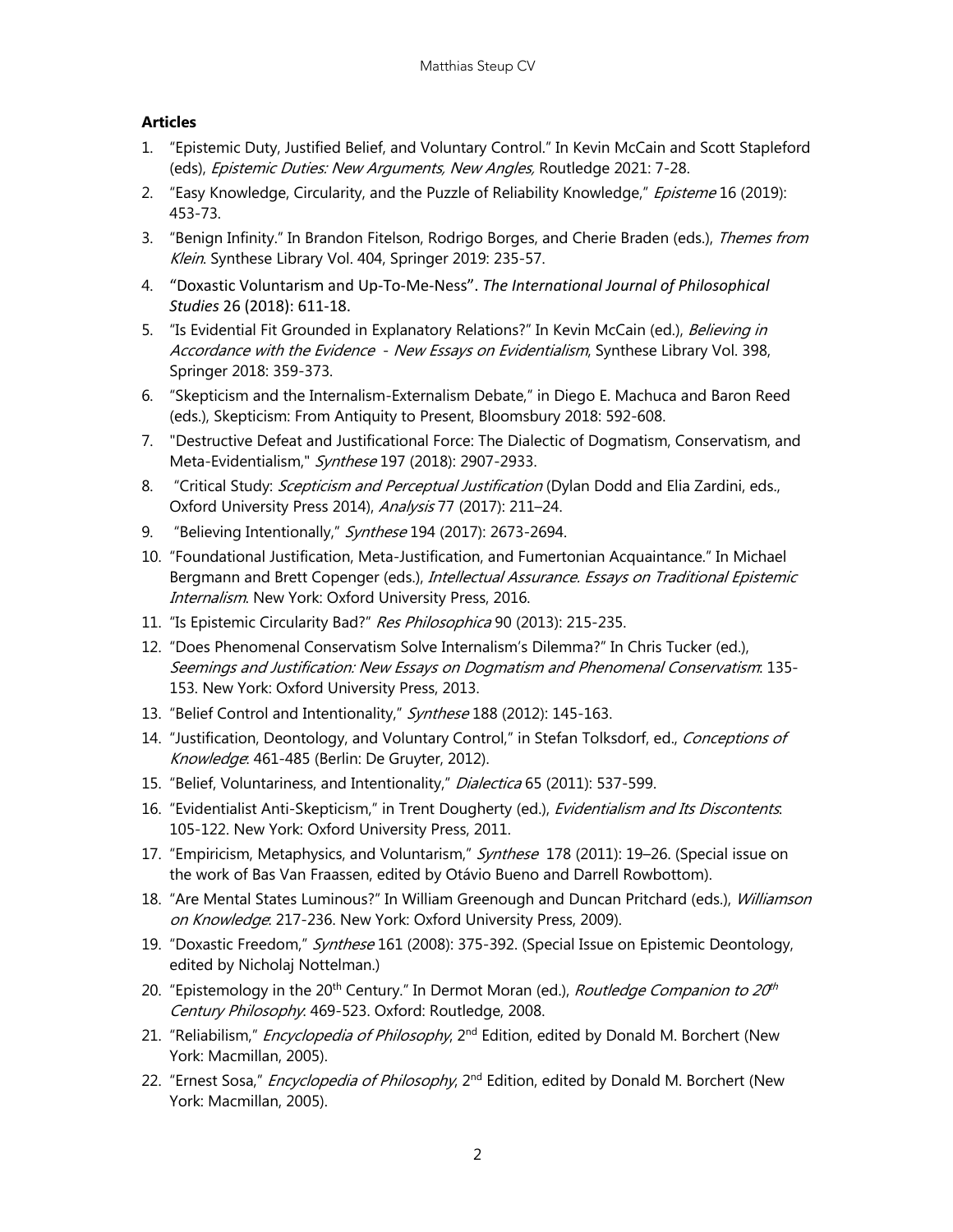- 23. "Epistemology," Stanford Encyclopedia of Philosophy, October 2005.
- 24. "Knowledge and Skepticism," supplement to my Stanford Encyclopedia of Philosophy entry "The Analysis of Knowledge." August 2005.
- 25. "Contextualism and Conceptual Ambiguity," Acta Analytica 20, 2005, pp. 3-15.
- 26. "Internalist Reliabilism," Philosophical Issues 14, 2004, pp. 404-425.
- 27. "Two Forms of Antiskepticism," in Susana Nuccetelli, ed., New Essays on Semantic Externalism and Self-Knowledge (MIT Press, 2003).
- 28. "The Analysis of Knowledge," Stanford On-Line Encyclopedia of Philosophy (February 2001).
- 29. "Epistemic Duty, Evidence, and Internality. A Reply to Alvin Goldman," in Matthias Steup (ed.), Knowledge, Truth, and Duty. Essays on Epistemic Justification, Responsibility, and Virtue (Oxford: Oxford University Press, 2001).
- 30. "Epistemic Duty and Doxastic (In)Voluntarism," Acta Analytica 24, (2000), pp. 25-56.
- 31. "Unrestricted Foundationalism," Grazer Philosophische Studien 60, 2000, 75-98.
- 32. "A Defense of Internalism", in Louis Pojman (ed.), The Theory of Knowledge, (Belmont: Wadsworth, 1998).
- 33. "Critical Study: William Alston's Perceiving God (Cornell University Press 1991)," review essay, Noûs 31, 1997, pp. 408-420.
- 34. "Tidman on Critical Reflection," Analysis 56, number 4 (October 1996).
- 35. "Proper and Improper Use of Cognitive Faculties: A Counterexample to Plantinga's Proper Functioning Theory," Philosophy and Phenomenological Research 55 (1995).
- 36. "Clifford, William Kingdon." The Cambridge Dictionary of Philosophy, ed. by Robert Audi (Cambridge: Cambridge University Press, 1995).
- 37. "Epistemic Deontologism." The Cambridge Dictionary of Philosophy (Cambridge: Cambridge University Press, 1995).
- 38. "Diallelus." The Cambridge Dictionary of Philosophy (Cambridge: Cambridge University Press, 1995).
- 39. "The Problem of the Criterion." The Cambridge Dictionary of Philosophy.
- 40. "Proper Functioning and Warrant after Seven Vodka Martinis," Philosophical Studies 72 (1993) 89-109.
- 41. "The Problem of the Criterion." A Companion to Epistemology, ed. by Christopher Dancy and Ernest Sosa (Oxford: Basil Blackwell, 1992).
- 42. "Memory." *A Companion to Epistemology*, ed. by Christopher Dancy and Ernest Sosa (Oxford: Basil Blackwell, 1992).
- 43. "Truth as Coherence-Comments on Goldman," The Southern Journal of Philosophy 29, Supplement, 1991.
- 44. "BonJour's Antifoundationalist Argument," in Jack Bender (ed.), The Current State of the Coherence Theory: Critical Essays on the Theories of Keith Lehrer and Laurence BonJour (Dordrecht: Kluwer, 1989).
- 45. "The Regress of Metajustification," Philosophical Studies 55 (1989) 41-56.
- 46. "The Deontic Conception of Justification," Philosophical Studies 53 (1988) 65-84.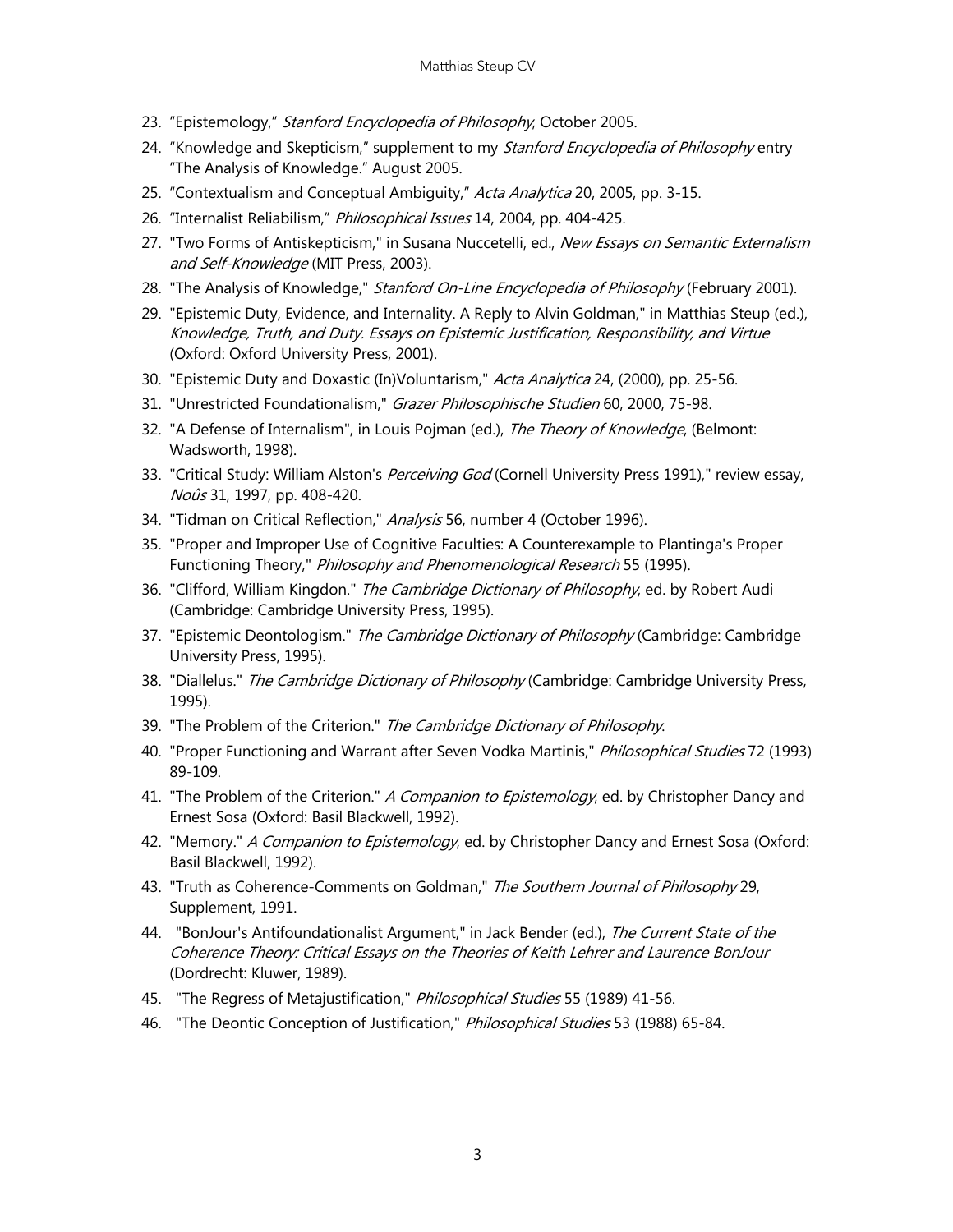## **Book Reviews**

- 1. Linda Martin Alcoff: Real Knowing. New Versions of the Coherence Theory (Cornell University Press, 1996), Philosophy and Phenomenological Research 64, 2002, pp. 740-43.
- 2. Robert Almeder: Harmless Naturalism: The Limits of Science and the Nature of Philosophy (Open Court, 1998), Philosophical Review 109, No. 3 (July 2000), pp. 462-465.
- 3. Linda Zagzebski: Virtues of the Mind. An Inquiry into the Nature of Virtue and the Ethical Foundations of Knowledge (Cambridge University Press, 1996), Dialogue, 1999.
- 4. Stephen Cade Hetherington, *Epistemology's Paradox* (Rowman and Littlefield, 1992), International Studies in Philosophy, Vol. 27 (1995).
- 5. Edward Craig, Knowledge and the State of Nature (Oxford University Press, 1990), Philosophical Review 101 (1992), pp. 856-858.
- 6. William Alston, *Epistemic Justification. Essays in the Theory of Knowledge* (Cornell University Press, 1989), *Philosophy and Phenomenological Research* 52 (1992), pp. 228-232.
- 7. R. J. Bogdan (ed.), Profiles: Roderick M. Chisholm (Dordrecht: Reidel, 1986), Canadian Philosophical Reviews 88 (1988), pp. 435-37.

### **Presented Papers, Commentaries, and Conference Participation**

- 1. "Epistemic Duty, Justified Belief, and Voluntary Control." Epistemic Duty Conference, St. Thomas University, Fredericton (New Brunswick), May 29-31, 2019.
- 2. "Conservatism in Epistemology." 12<sup>th</sup> Annual Midwest Epistemology Workshop, University of Notre Dame. October 19-20, 2018.
- 3. "Conservatism in Epistemology." Keynote, 72<sup>nd</sup> Annual Mountain-Plains Conference, University of Colorado, Denver. October 12-14, 2018.
- 4. "Easy Knowledge, Circularity, and the Puzzle of Reliability Knowledge." 14<sup>th</sup> Episteme Conference, in Honor of Ernest Sosa, Tenerife, Canary Islands, July 24-25, 2018.
- 5. "Limits of Intervention: Why Pereboom's Tax Evasion Case Fails." 14<sup>th</sup> Annual Russell Conference in Healdsburg, CA, March, 2018.
- 6. "Comments Baron Reed". Pacific Division Meeting of the APA, March 2018.
- 7. "How You Know You're Not a BIV." 13th Annual Russell Conference in Healdsburg, CA, March, 2017.
- 8. "Problems for Explanationist Evidentialism." Book Symposium: Kevin McCain: Evidentialism and Epistemic Justification. Annual Meeting of the Pacific Division of the American Philosophical Association. San Francisco, April 2, 2016.
- 9. "Problems for Explanationist Evidentialism." 12<sup>th</sup> Annual Russell Conference in Healdsburg, CA, March, 2016.
- 10. "Can Perceptual Justification Be Destroyed?" CU Boulder, November 30, 2015.
- 11. "Can Phenomenal Conservatism be Refuted by Counterexample." 11<sup>th</sup> Annual Russell Conference in Healdsburg, CA, March, 2015.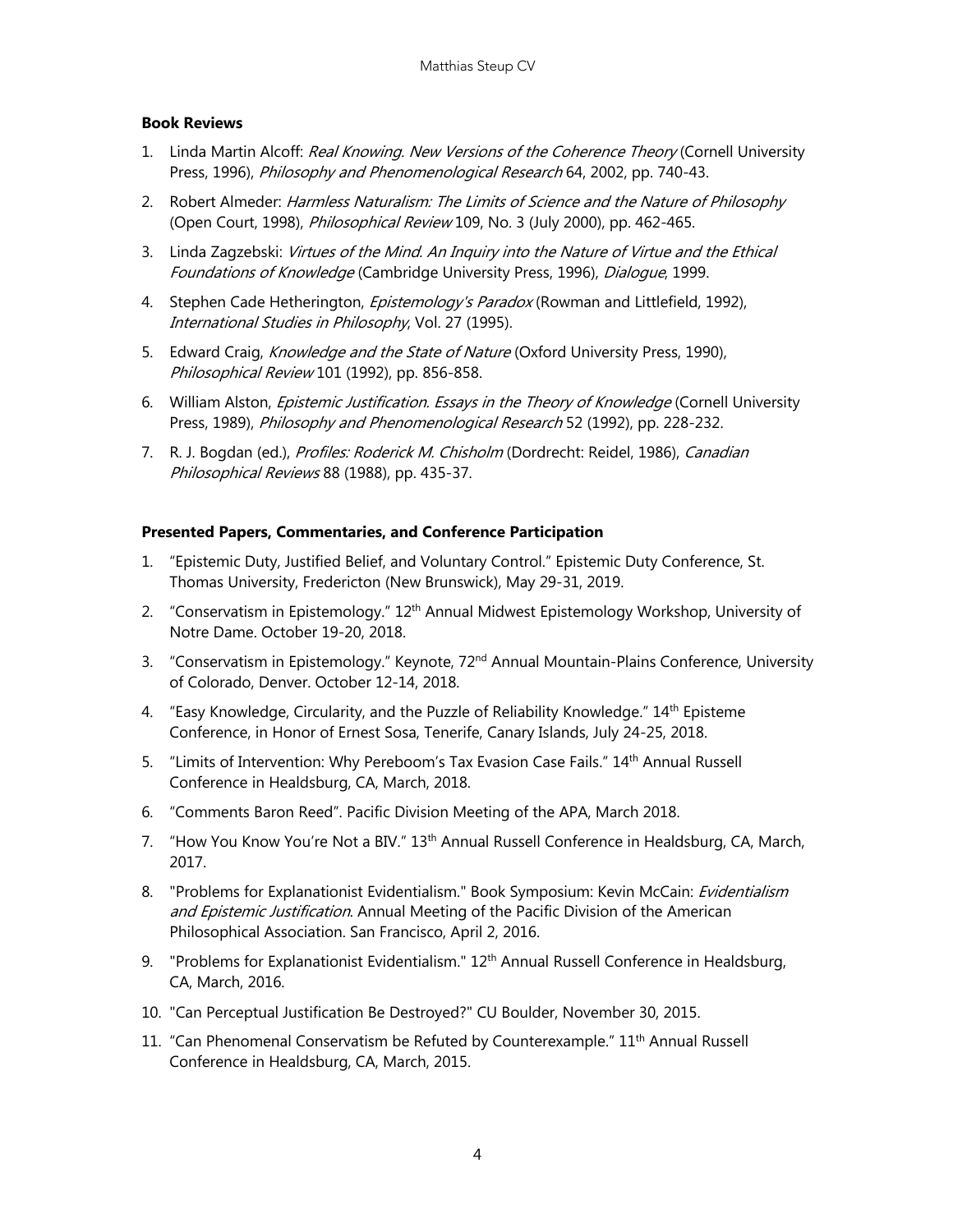- 12. "Belief Control, Compatibilism, and Intentionality." International Conference on Epistemology and Cognitive Science, Xiamen University, China, June 28-29, 2014.
- 13. "Defending Doxastic Voluntarism: Recent Objections." University of Southern Denmark, Odense, June 5, 2014.
- 14. "Defending Doxastic Voluntarism." Workshop "Doxastic Agency & Epistemic Responsibility," Ruhr Universität Bochum: June 1-2, 2014
- 15. "Foundational Justification, Meta-Justification, and Fumertonian Acquaintance." 6<sup>th</sup> Orange Beach Epistemology Workshop, Orange Beach, Alabama, May 18-20, 2014.
- 16. "Fumerton's Classical Foundationalism." 10<sup>th</sup> Annual Russell Conference in Healdsburg, CA, March 9-11, 2014.
- 17. "The Metaphysics of Free Belief." Aquinas Lecture, St. Thomas Aquinas University, Fredericton, New Brunswick, Canada. January 23, 2014.
- 18. "Recent Work on Doxastic Control and Intentionality." Doxastic Freedom and Normativity Workshop, Universität Regensburg, Germany, September 19-21, 2013.
- 19. "The Metaphysics of Belief Control." Doxastic Freedom and Normativity Workshop, Universität Regensburg, Germany, September 19-21, 2013.
- 20. "Foundationalism, Coherentism, and Evidence of Reliability." Big vs. Small Conference, Hamburg University, July 19-20, 2013.
- 21. Returning Participant. Rutgers Epistemology Conference. May 10-11, 2013.
- 22. "Belief Control and Intentionality," presented at Robert Audi's Seminar on Action Theory. University of Notre Dame, April 9, 2013.
- 23. "Comments on Clayton Littlejohn's Justification and the Truth Connection." Book Symposium. Annual Meeting of the Pacific Division of the American Philosophical Association. San Francisco, March 30, 2013.
- 24. "Evidence, Justification, and the Truth Connection." 9<sup>th</sup> Annual Russell Conference in Healdsburg, CA, March 10-12, 2013.
- 25. "Two Theories of Basic Belief: Monism and Holism." 8<sup>th</sup> Annual Russell Conference in Healdsburg, CA, March 11-14, 2012.
- 26. "The Irrelevance of Practical Interests: A Defense of Classical Epistemology." Northwestern University, Epistemology Brown Bag Series. May 11, 2011.
- 27. "The Bank Case and Moderate Invariantism." 7<sup>th</sup> Russell Conference in Healdsburg, CA. March 2011.
- 28. "Is Foundational Justification Possible?" Read at the *Feldmania* Conference at University of Texas, San Antonio, February 18-19, 2011.
- 29. "Intentional Belief," Central Michigan University, Mount Pleasant. Nov. 13, 2010.
- 30. "Intentional Belief," Wayne State University, Detroit. Nov. 12, 2010.
- 31. "Comments on John Turri." Annual Meeting of the Central States Philosophical Association. Wayne State University, Sep. 2010.
- 32. "The Compatibilist Case for Doxastic Voluntarism." Epistemology: The Third Brazil Conference, Porto Alegre, Brazil. June 9-11, 2010.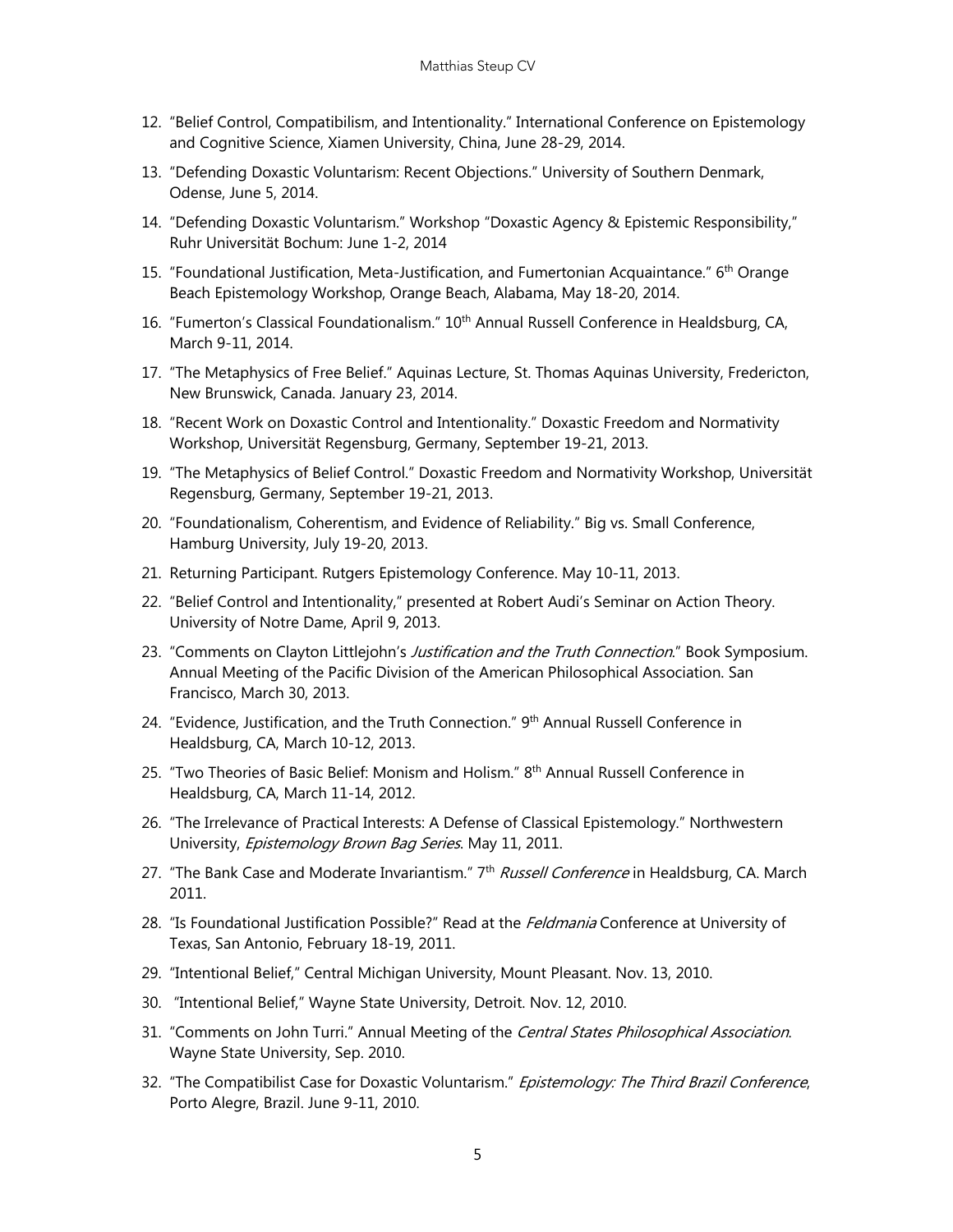- 33. "The Compatibilist Case for Doxastic Voluntarism." Justification Revisited Conference, University of Geneva, Switzerland. March 25-27, 2010.
- 34. "Alston on Doxastic Voluntarism." Read at the 6<sup>rd</sup> Russell Philosophy Conference, Healdsburg, CA, March 11-13, 2010.
- 35. "Alston on Doxastic Voluntarism." Invited talk at the annual meeting of the Indiana Philosophical Association. Chicago, March 18, 2010.
- 36. Comments on Andrew Moon, "The New Evil Demon Problem for Internalism." Annual Meeting of the Central Division of the American Philosophical Association. Chicago, February 17-20, 2010.
- 37. Comments on David Alexander, "Basic Justification and Evidential Defeat." Annual Meeting of the Central States Philosophical Association, Illinois State University October 9-10, 2009.
- 38. "Internalism's Dilemma." The Third Annual Midwest Epistemology Workshop, St. Louis University, September 25-26, 2009.
- 39. Comments on Josh Bright, "The Alleged Impotence of Reflection: Owens on Belief and Control", read at the annual meeting of the Pacific Division of the American Philosophical Association, Vancouver, April 8-12, 2009.
- 40. "How You Know You are not a BIV," Presidential Address, read at the Annual Meeting of the Central States Philosophical Association, St. Paul, September 2008.
- 41. "Evidentialist Anti-Skepticism: How You Know You are Not Deceived," read to the Philosophy Department at the University of Minnesota, Morris, April 2008.
- 42. "Responding to BIV Skepticism without Begging the Question," 4<sup>th</sup> Russell Philosophy Conference, Healdsburg, CA, March 2008
- 43. "Evidentialist Anti-Skepticism," read to the Philosophy Department at Purdue University, February 2008.
- 44. "Evidentialist Anti-Skepticism," read at the 2007 Bled Philosophy Conference on Epistemology. Bled, Slovenia, June 2007.
- 45. "The Easter Bunny Strategy for Anti-Skepticism," read at the 3<sup>rd</sup> Russell Conference, Healdsburg, CA, March 2007.
- 46. "Doxastic Freedom," read at the 2006 Bled Philosophy Conference on Freedom and Determinism. Bled, Slovenia, June 2006
- 47. "Doxastic Freedom," read at the 2<sup>nd</sup> Russell Conference, Healdsburg, CA, March 2006.
- 48. Returning Participant, Rutgers Epistemology Conference. New Brunswick, New Jersey, May 2005.
- 49. "Easter Bunny Deception and the Failure of Skepticism," 1<sup>st</sup> Russell Conference, Healdsburg, CA, March 2005.
- 50. "Epistemology and the Law," symposium response to Christopher Green, "Suing One's Sense Faculties for Fraud," read at the Eastern Division meetings of the American Philosophical Association, December 2004, Boston.
- 51. "Contextualism and the Multiple Concepts Theory," read at the 2004 Bled Philosophy Conference on Contextualism. Bled, Slovenia, June 2004.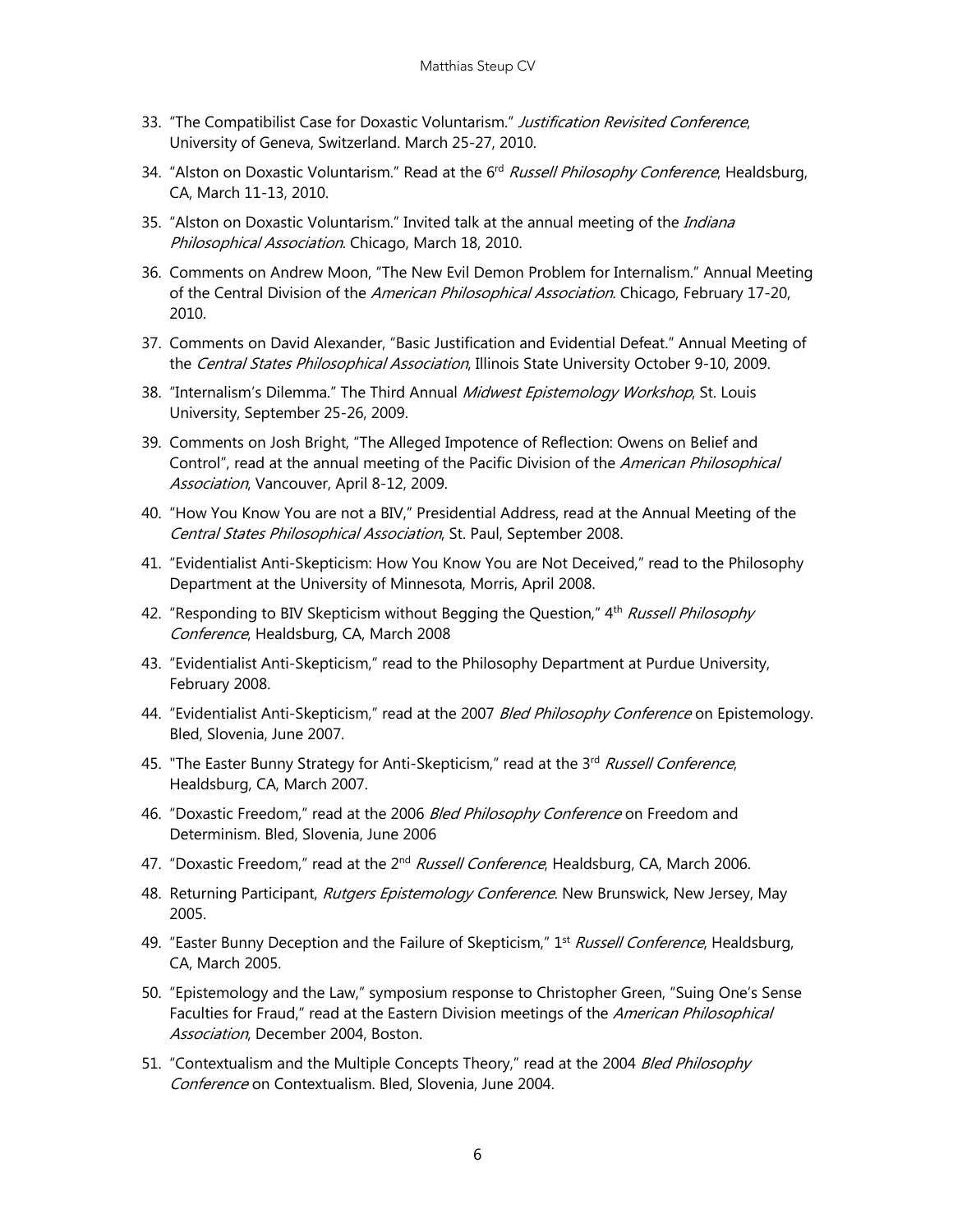- 52. Comments on Stewart Cohen's "Knowledge, Speaker and Subject," Sofia XV Philosophy Conference on Epistemic Principles, Circularity, and Externalism. Porto Alegre, Brazil, May 2004.
- 53. "Sense Experience as a Source of Justification," read at the 1<sup>st</sup> Mainz-Frankfurt Colloquium on Analytic Epistemology, January 5, 2004 University of Mainz, Germany.
- 54. "Internalist Reliabilism," read at the Dubrovnik Philosophy Conference in Epistemology and Metaphysics, Dubrovnik, Croatia, August 25-30, 2003, Dubrovnik, Croatia.
- 55. "The Reliability of Memory and the Problem of the Crystal Ball." Colloquium paper, Pacific Division meetings of the American Philosophical Association in San Francisco, March 2003.
- 56. "The Reliability of Memory and the Problem of the Crystal Ball." Annual meeting of the Illinois Philosophical Association in Edwardsville, Illinois, November 1-2, 2002.
- 57. Comments on Chase B. Wrenn, "Hypothetical and Categorical Epistemic Normativity," Central Division Meeting of the APA, Chicago, April 2002.
- 58. "Reliability Knowledge and the Reliability of Our Faculties." Paper read at the 2002 Bled Philosophy Conference on Rationality. Bled, Slovenia, June 2002.
- 59. "Can I Know That My Memory Is Reliable?" Paper read to the Philosophy Department at the University of Minnesota, Duluth. April 5, 2002.
- 60. Returning Participant, Rutgers Epistemology Conference, April 2002.
- 61. Chair, Colloquium: Personal Identity, Central Division Meeting of the APA, May 2001
- 62. Discussant, Rutgers Epistemology Conference, April 27-28, 2001.
- 63. "Foundationalism, Sense-Experiential Content, and Sellars's Dilemma." Paper read at the Pacific Division Meeting of the APA, San Francisco, March 2001.
- 64. "Nyaya Epistemology." Commentary read at the colloquium *Indian Philosophy Meets Western* Epistemology, at the Eastern Division Meeting of the APA, New York, December 2000.
- 65. "Do I Know I'm Not A Brain In A Vat?" Paper read at the Minnesota State University at Moorhead, December 6, 2000.
- 66. Session Chair, Roderick Chisholm Memorial Conference, Brown University, November 10-11, 2000.
- 67. "Reply to Greco." Commentary read at the conference Duty and Virtue in Epistemology, organized by Abrol Fairweather and Linda Zagzebski, held at the Center for Philosophical Education at the City College of Santa Barbara, November 1999.
- 68. "Internalism Explained." Paper read at the 1999 Bled Epistemology Conference, Bled, Slovenia, June 1999
- 69. "Epistemic Deontology and Doxastic (In)Voluntarism." Paper read at Wayne State University, December 1997.
- 70. "Epistemic Blameworthiness and Impermissibility." Commentary on James Montmarquet's colloquium paper "Epistemic Blameworthiness," read at the 1997 Meeting of the Central States Philosophical Association in St. Louis.
- 71. "Far-Out and Middle-of-the-Road Internalism." Commentary on Alvin Goldman, "Internalism's Internal Problems," presented at the symposium "The Internalism-Externalism Debate and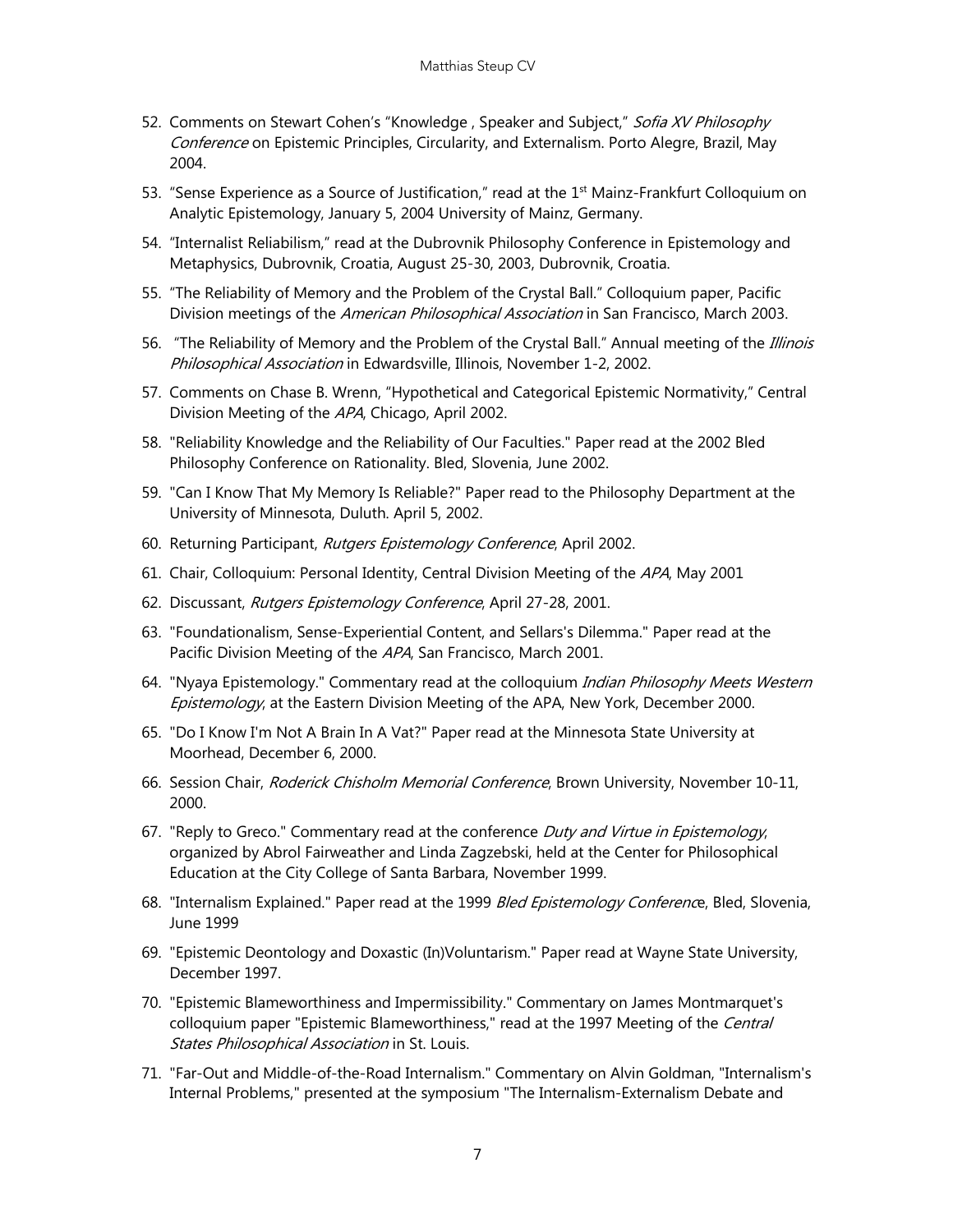Skepticism" (with Ernest Sosa and Laurence BonJour as the other two contributors) at the 1997 Central Division Meeting of the APA in Pittsburgh.

- 72. "Epistemic Deontology and the Voluntariness of Belief." Talk to the Philosophy Department at St. Olaf College, March 3, 1997.
- 73. "Epistemic Deontology and the Voluntariness of Belief." Paper read to the Philosophy Department at the University of Minnesota, Duluth, February 10, 1997.
- 74. "Is Belief Really Involuntary?" Paper read at the 1996 Annual Meetings of the Central States Philosophical Association (Kansas City) and the Minnesota Philosophical Society (St. Paul).
- 75. Comments on Peter Markie: "Degrees of Warrant." Colloquium commentary read at the Eastern Division Meeting of the APA (January 1995, New York).
- 76. "Proper and Improper Use of Cognitive Faculties: An Objection to Plantinga's Proper Functioning Theory." Colloquium paper read at the 1993 Pacific Division Meeting of the APA.
- 77. "Proper Functioning and Warrant after Seven Vodka Martinis." Colloquium paper read at the 1993 Central Division Meeting of the APA (Chicago). Also read at the Annual Meeting of the Minnesota Philosophical Society (October 1992, St. Paul).
- 78. "Epistemological Naturalism and Naturalistic Epistemology." Colloquium paper read at the 1992 Pacific Division Meeting of the APA (April 1992, Portland).
- 79. "Should We Value Justified Belief?" Paper read to the Philosophy Department the University of Minnesota at Minneapolis (January 1992).
- 80. "Justified Belief and the Causal Requirement." Read at the Annual Meeting of the Minnesota Philosophical Society (October 1991, University of Minnesota at Duluth).
- 81. Comments on Charles Wallis, "Bidding Aurevoir to BonJour." Paper read at the Annual Meeting of the Minnesota Philosophical Society (October 1991, University of Minnesota at Duluth).
- 82. "Particularism and the Justification of Epistemic Principles." Colloquium paper read at the Annual Meeting of the Minnesota Philosophical Society (October 1990, University of St. Thomas).
- 83. "Particularism and the Justification of Epistemic Principles." Colloquium paper read at the Central Division Meeting of the APA (April 1991, Chicago).
- 84. "Epistemic Criteria and the Problem of Cognitive Diversity." Colloquium paper read at the Pacific Division Meeting of the APA (March 1991, San Francisco).
- 85. "Moral Truth and Coherence: Comments on Goldman." Commentary read at the 1990 Spindel Conference on Moral Epistemology at Memphis State University.
- 86. "Positive and Negative Epistemic Duties." Colloquium paper read at the Pacific Division Meeting of the APA (March 1990, Los Angeles).
- 87. "Epistemic Duties and Doxastic Voluntarism." Paper read to the philosophy department at St. Cloud State University, January 1990.
- 88. Positive and Negative Epistemic Duties." Read at the annual meeting of the Minnesota Philosophical Society (October 1989, Winona State University).
- 89. Comments on Jane Duran, "Boydian Nightmares." Colloquium commentary, Pacific Division Meeting of the APA (March 1989, Oakland).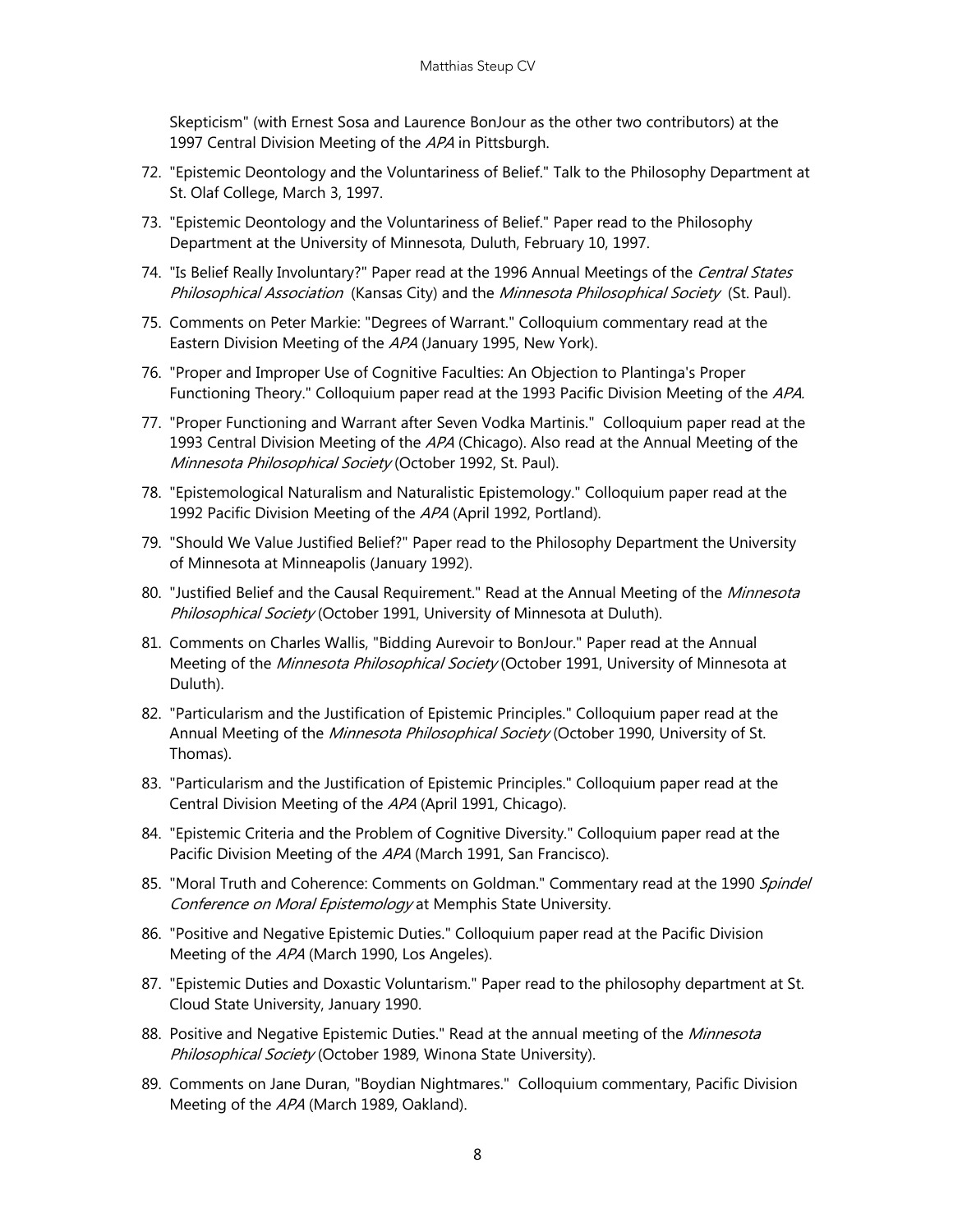- 90. Comments on James Sennet: "The Evidence Base Model of Justification." Annual meeting of the Mountain Plains Conference (October 1988).
- 91. "The Deontic Conception of Justification." Annual meeting of the *Iowa Philosophical Society* (November 1986, University of Iowa).
- 92. Comments on Scott Bodfish: "Deontic Consistency: A New Approach to Chisholm's Paradox." Annual meeting of the *Central States Philosophical Association* (Washington University, October 1986, St. Louis).

## **Graduate Mentoring at CU Boulder**

- 1. Jonathyn Zapf: Qualifying Paper, Fall 2020.
- 2. Emily Slome: Qualifying Paper, Summer 2020.
- 3. James Cohen: "The Guidance Conception of Epistemic Justification." MA thesis, defended July 2020.
- 4. Philip Choi: "Rethinking Later Medieval Epistemology." Committee Member. PhD conferred June 2020.
- 5. Mark Boespflug: "Voluntary Belief and Its Consequences in Descartes and Locke." Committee member. PhD conferred February 2020.
- 6. Derick Hughes: "On the Value of Modesty and Humility." Dissertation Prospectus Defense. April 2020.
- 7. Sam Director, Diagnostic Paper, Fall 2017.
- 8. Matt Pike: "Caught in the Web: Internalizing a Naturalistic Theory of Epistemic Justification." Committee member. PhD conferred May 2017.
- 9. Mark Boespflug, Diagnostic Paper, Fall 2016.

## **Graduate Mentoring at Purdue**

- 1. Jonathan Fuqua: "Metaethical Mooreanism." Committee Member. Defended June 7, 2018.
- 2. David Coss: "The Case Against Interest-Relative Invariantism." Co-director. PhD conferred May 2017.
- 3. Mark Satta: "The Ambiguity Theory of 'Knows'." Director. PhD conferred May 2016.
- 4. Joshua White, "Epistemic Contingency and the Problem of Irrelevant Influences." Committee member. PhD conferred May 2016.
- 5. Hamed Tabatabaei Ghomi: "Restricted Internalist Reliabilism." Director. MA conferred December 2015.
- 6. Phil Osborne, "Justification, Truth, and the Philosopher's Armchair." Committee member. PhD conferred May 2013.
- 7. David Anderson, "Knowledge and Conviction." Committee member. PhD conferred May 2011.